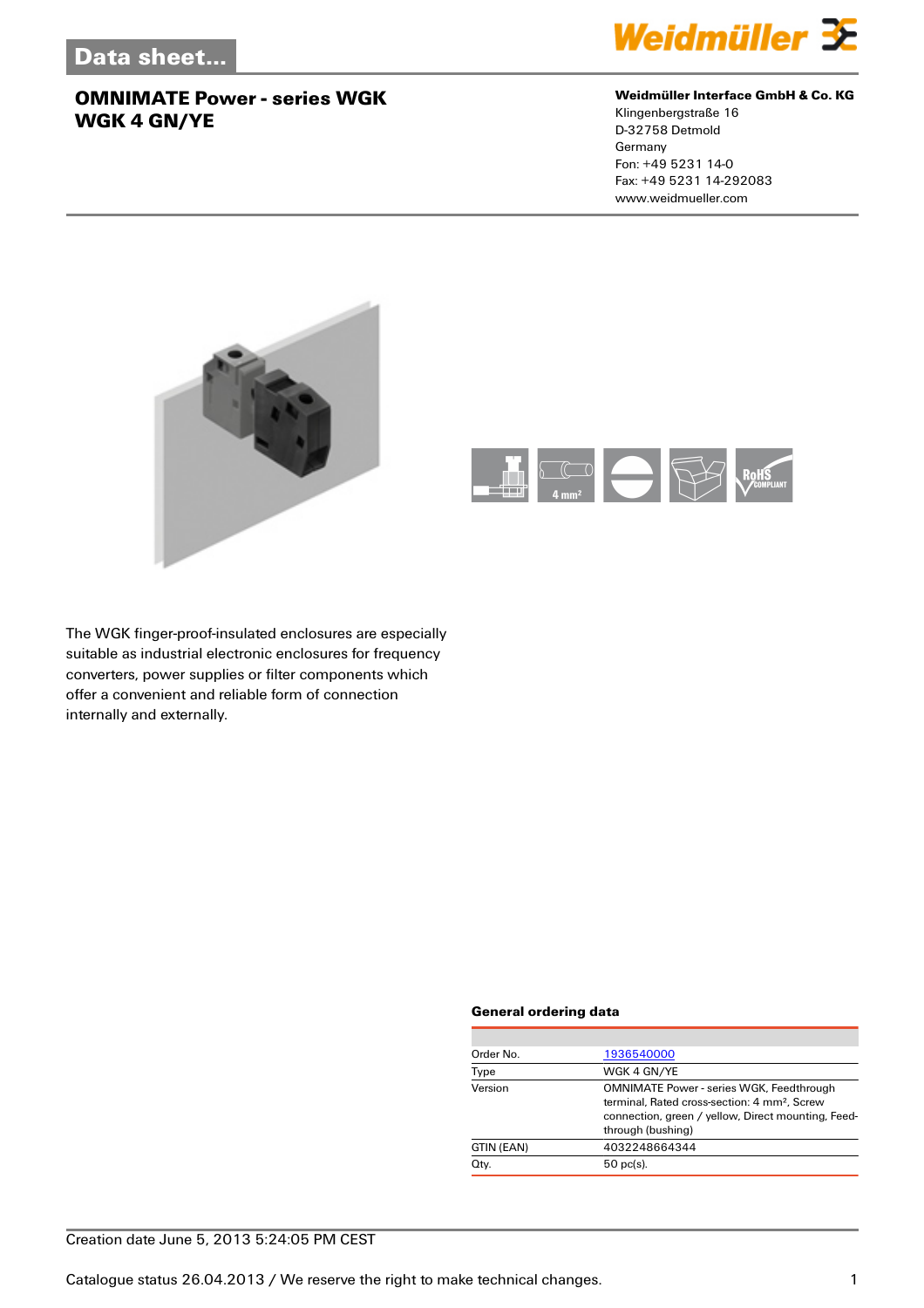# **Technical data**



#### **Weidmüller Interface GmbH & Co. KG**

Klingenbergstraße 16 D-32758 Detmold Germany Fon: +49 5231 14-0 Fax: +49 5231 14-292083

| <b>Dimensions and weights</b>                                                                                   |                                       |                                                                                                                 |                                             |
|-----------------------------------------------------------------------------------------------------------------|---------------------------------------|-----------------------------------------------------------------------------------------------------------------|---------------------------------------------|
|                                                                                                                 |                                       |                                                                                                                 |                                             |
| Length                                                                                                          | 35.5 mm                               | Width                                                                                                           | 8.1 mm                                      |
| Height                                                                                                          | 21.5 mm                               | Height of lowest version                                                                                        | 21.5 mm                                     |
| Net weight                                                                                                      | 8.44g                                 |                                                                                                                 |                                             |
| 2 clampable conductors with identical cross-section                                                             |                                       |                                                                                                                 |                                             |
| Wire connection cross section AWG.                                                                              |                                       | Wire connection cross section AWG,                                                                              |                                             |
| max.                                                                                                            | <b>AWG 12</b>                         | min.                                                                                                            | <b>AWG 22</b>                               |
| <b>Additional connection</b>                                                                                    |                                       |                                                                                                                 |                                             |
| <b>Blade size</b>                                                                                               | $0.6 \times 3.5$ mm                   | Clamping screw                                                                                                  | M <sub>3</sub>                              |
| <b>Rated current</b>                                                                                            | 32 A                                  | Tightening torque, max.                                                                                         | 0.8 Nm                                      |
| Tightening torque, min.                                                                                         | $0.6$ Nm                              |                                                                                                                 |                                             |
| <b>Conductors suitable for clamping</b>                                                                         |                                       |                                                                                                                 |                                             |
|                                                                                                                 |                                       |                                                                                                                 |                                             |
| Wire connection cross section AWG.<br>max.                                                                      | <b>AWG 12</b>                         | Wire connection cross section AWG,<br>min.                                                                      | <b>AWG 22</b>                               |
| Wire connection cross section, finely<br>stranded with wire-end ferrules DIN<br>46228/1, rated connection, max. | $4 \text{ mm}^2$                      | Wire connection cross section, finely<br>stranded with wire-end ferrules DIN<br>46228/1, rated connection, min. | $0.5$ mm <sup>2</sup>                       |
| Wire connection cross section, finely<br>stranded, max.                                                         | $4 \text{ mm}^2$                      | Wire connection cross section, solid<br>core max. rated connection                                              | $6 \text{ mm}^2$                            |
| Wire connection cross section, solid<br>core, max, rated connection                                             | $0.5$ mm <sup>2</sup>                 | Stripping length                                                                                                | 8 mm                                        |
| <b>Rated data to IEC</b>                                                                                        |                                       |                                                                                                                 |                                             |
|                                                                                                                 |                                       |                                                                                                                 |                                             |
| Current at maximum wires<br>Rated cross-section                                                                 | 41 A<br>$4 \, \text{mm}^2$            | Pollution severity<br>Rated current                                                                             | 3<br>32 A                                   |
| Rated impulse withstand voltage                                                                                 | 6 kV                                  | Rated voltage                                                                                                   | 250V                                        |
| <b>Standards</b>                                                                                                | IEC 60947-7-1                         |                                                                                                                 |                                             |
| <b>Technical data</b>                                                                                           |                                       |                                                                                                                 |                                             |
|                                                                                                                 |                                       |                                                                                                                 |                                             |
| <b>Blade size</b>                                                                                               | $0.6 \times 3.5$ mm                   | Clamping range, rated connection, max. 6 mm <sup>2</sup>                                                        |                                             |
| Clamping range, rated connection, min. 0.05 mm <sup>2</sup>                                                     |                                       | Clamping screw                                                                                                  | M <sub>3</sub>                              |
| Gauge to IEC 60947-1                                                                                            | A3                                    | Number of connections                                                                                           | 2                                           |
| Stripping length, rated connection                                                                              | 8 mm                                  | Tightening torque, max.                                                                                         | 0.8 Nm                                      |
| Tightening torque, min.                                                                                         | 0.6 Nm                                |                                                                                                                 |                                             |
| <b>Technical specification</b>                                                                                  |                                       |                                                                                                                 |                                             |
| Colour of insulating material                                                                                   | green / yellow                        | Connection direction                                                                                            | on side                                     |
| End cover plate required                                                                                        | No                                    | Installation advice                                                                                             | Direct mounting, Feed-<br>through (bushing) |
| Product family                                                                                                  | <b>OMNIMATE Power - series</b><br>WGK |                                                                                                                 |                                             |
| <b>CSA ratings data</b>                                                                                         |                                       |                                                                                                                 |                                             |
|                                                                                                                 |                                       |                                                                                                                 |                                             |
| Certificate No. (CSA)                                                                                           | 200039-1830694                        | Wire cross section max. (CSA)                                                                                   | <b>10 AWG</b>                               |
| Wire cross section min. (CSA)                                                                                   | <b>30 AWG</b>                         |                                                                                                                 |                                             |

### Creation date June 5, 2013 5:24:05 PM CEST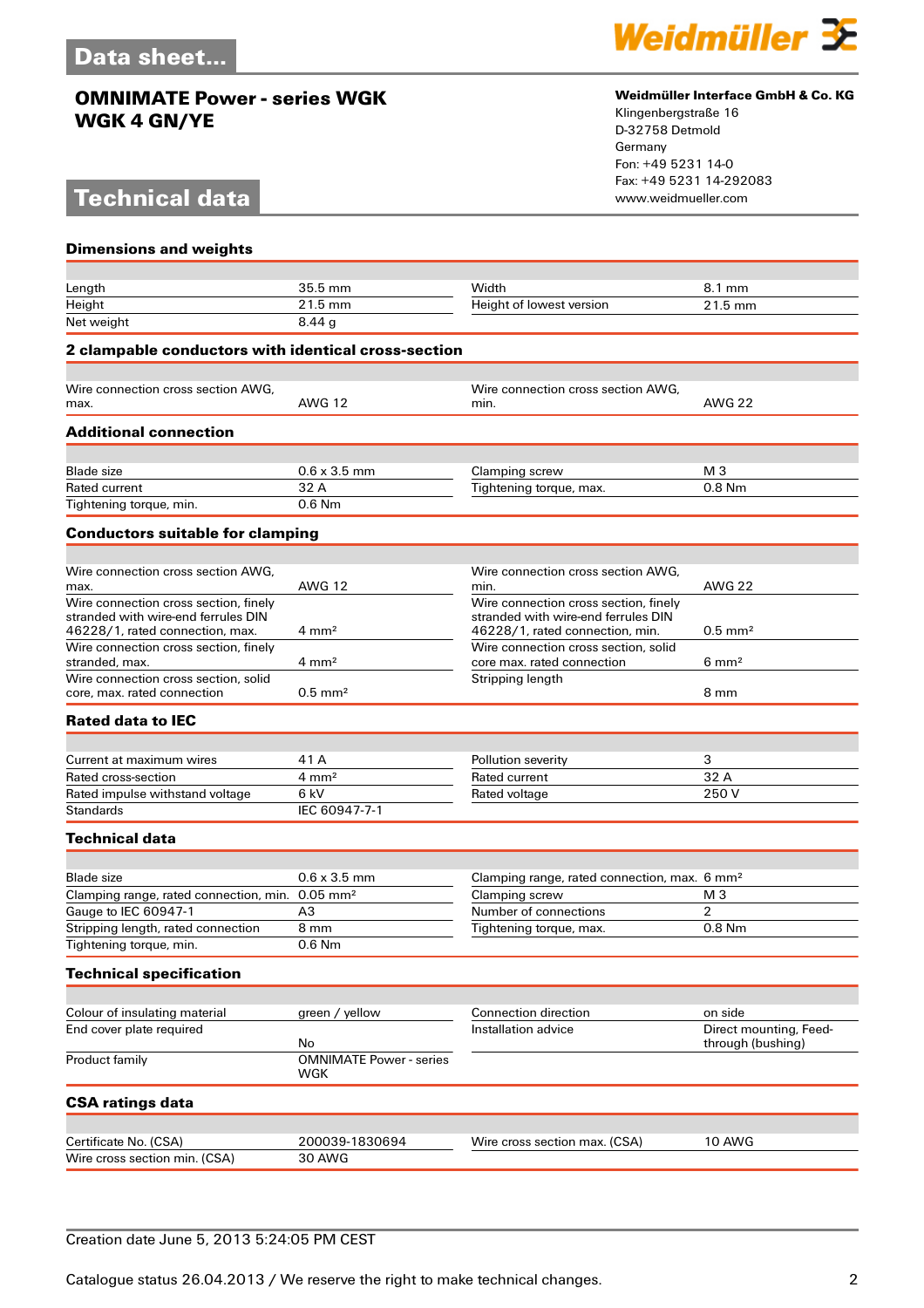# **Technical data**

**UL ratings data**



#### **Weidmüller Interface GmbH & Co. KG**

Klingenbergstraße 16 D-32758 Detmold Germany Fon: +49 5231 14-0 Fax: +49 5231 14-292083

| Certificate No. (cURus)                         |                 | Conductor size Factory wiring max.       |                                                                                              |
|-------------------------------------------------|-----------------|------------------------------------------|----------------------------------------------------------------------------------------------|
|                                                 | E60693VOL1SEC84 | (cURus)                                  | <b>10 AWG</b>                                                                                |
| Conductor size Factory wiring min.              |                 | Conductor size Field wiring max. (cURus) |                                                                                              |
| (cURus)                                         | 30 AWG          |                                          | <b>10 AWG</b>                                                                                |
| Conductor size Field wiring min. (cURus) 30 AWG |                 |                                          |                                                                                              |
| <b>Material data</b>                            |                 |                                          |                                                                                              |
|                                                 |                 |                                          |                                                                                              |
| Material                                        | Wemid           | Colour                                   | Green, Yellow                                                                                |
| UL 94 flammability rating                       | $V-0$           |                                          |                                                                                              |
| <b>Classifications</b>                          |                 |                                          |                                                                                              |
| <b>ETIM 3.0</b>                                 | EC001283        | <b>UNSPSC</b>                            | 30-21-18-11                                                                                  |
| eClass 5.1                                      | 27-14-11-34     | eClass 6.2                               | 27-14-11-34                                                                                  |
| eClass 7.1                                      | 27-14-11-34     |                                          |                                                                                              |
| <b>Notes</b>                                    |                 |                                          |                                                                                              |
|                                                 |                 |                                          |                                                                                              |
| <b>Notes</b>                                    |                 |                                          | • Metal walls: 1 #96 2.5 mm = 400 V; 2.5 #96 6 mm = 250 V; plastic walls: 1 #96 6 mm = 500 V |

#### **Approvals**

Approvals